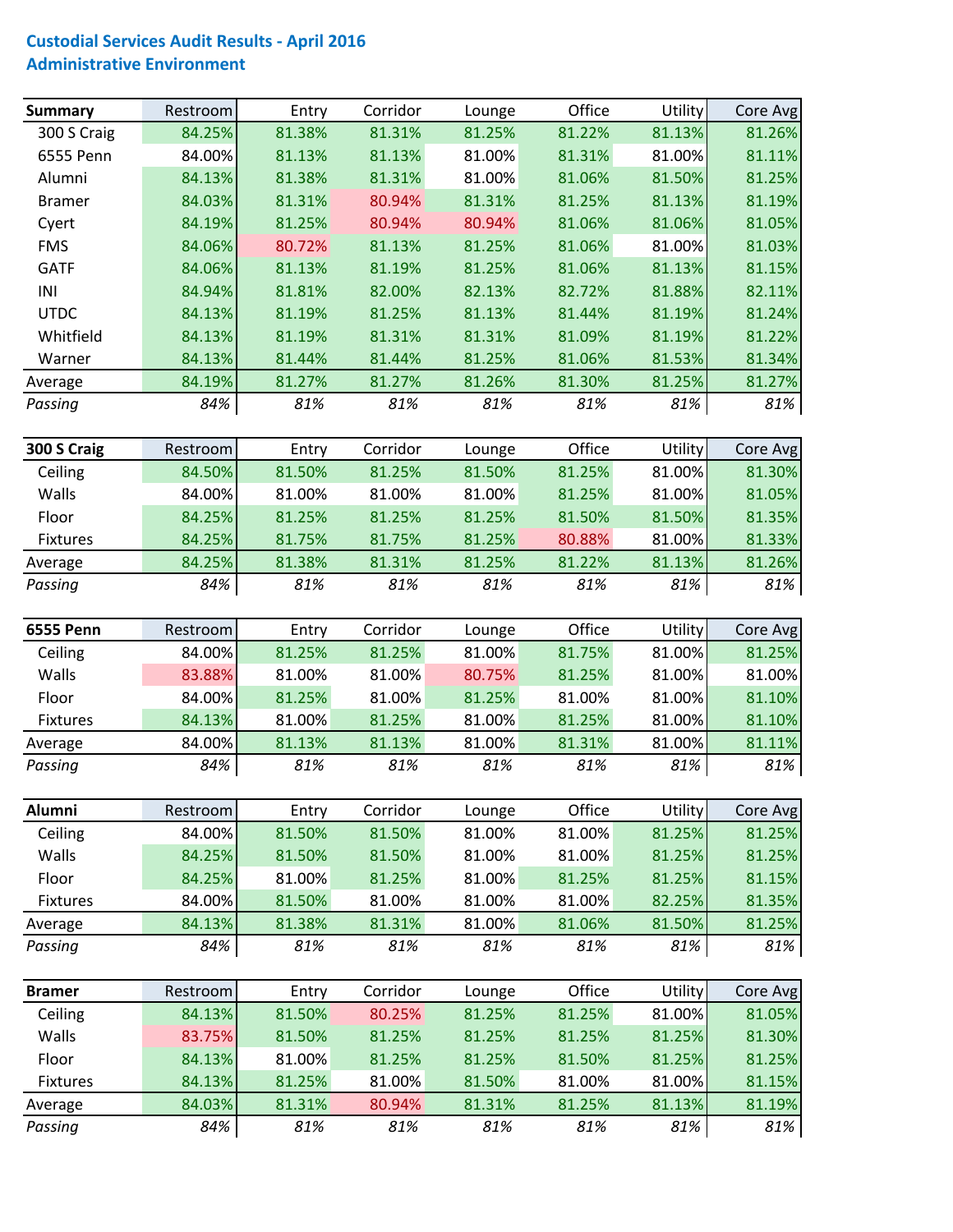| Cyert               | Restroom         | Entry            | Corridor         | Lounge           | Office           | Utility          | Core Avg         |
|---------------------|------------------|------------------|------------------|------------------|------------------|------------------|------------------|
| Ceiling             | 84.38%           | 81.50%           | 81.25%           | 81.00%           | 81.25%           | 81.00%           | 81.20%           |
| Walls               | 83.88%           | 81.50%           | 80.75%           | 81.00%           | 81.00%           | 80.75%           | 81.00%           |
| Floor               | 83.88%           | 81.00%           | 80.75%           | 80.75%           | 81.00%           | 81.25%           | 80.95%           |
| Fixtures            | 84.63%           | 81.00%           | 81.00%           | 81.00%           | 81.00%           | 81.25%           | 81.05%           |
| Average             | 84.19%           | 81.25%           | 80.94%           | 80.94%           | 81.06%           | 81.06%           | 81.05%           |
| Passing             | 84%              | 81%              | 81%              | 81%              | 81%              | 81%              | 81%              |
| <b>FMS</b>          | Restroom         | Entry            | Corridor         | Lounge           | Office           | Utility          | Core Avg         |
| Ceiling             | 84.00%           | 81.13%           | 81.25%           | 81.25%           | 81.25%           | 81.00%           | 81.18%           |
| Walls               | 84.00%           | 80.75%           | 81.13%           | 81.63%           | 81.25%           | 80.75%           | 81.10%           |
| Floor               | 84.00%           | 80.50%           | 80.75%           | 81.13%           | 80.75%           | 81.00%           | 80.83%           |
| Fixtures            | 84.25%           | 80.50%           | 81.38%           | 81.00%           | 81.00%           | 81.25%           | 81.03%           |
| Average             | 84.06%           | 80.72%           | 81.13%           | 81.25%           | 81.06%           | 81.00%           | 81.03%           |
| Passing             | 84%              | 81%              | 81%              | 81%              | 81%              | 81%              | 81%              |
| <b>GATF</b>         | Restroom         | Entry            | Corridor         | Lounge           | Office           | Utility          | Core Avg         |
| Ceiling             | 84.13%           | 81.25%           | 81.50%           | 81.25%           | 81.50%           | 81.25%           | 81.35%           |
| Walls               | 84.13%           | 81.00%           | 81.25%           | 81.25%           | 81.00%           | 81.00%           | 81.10%           |
| Floor               | 83.75%           | 81.00%           | 81.00%           | 81.25%           | 80.75%           | 81.00%           | 81.00%           |
| Fixtures            | 84.25%           | 81.25%           | 81.00%           | 81.25%           | 81.00%           | 81.25%           | 81.15%           |
| Average             | 84.06%           | 81.13%           | 81.19%           | 81.25%           | 81.06%           | 81.13%           | 81.15%           |
| Passing             | 84%              | 81%              | 81%              | 81%              | 81%              | 81%              | 81%              |
|                     |                  |                  |                  |                  |                  |                  |                  |
| INI                 |                  |                  |                  |                  |                  |                  |                  |
|                     | Restroom         | Entry            | Corridor         | Lounge           | Office           | Utility          | Core Avg         |
| Ceiling<br>Walls    | 85.00%           | 82.00%<br>81.50% | 82.00%           | 82.00%<br>82.25% | 82.13%<br>85.00% | 81.50%<br>82.25% | 81.93%           |
| Floor               | 84.75%<br>85.50% | 82.00%           | 81.75%<br>82.25% | 82.00%           | 82.00%           | 82.00%           | 82.55%<br>82.05% |
| Fixtures            | 84.50%           | 81.75%           | 82.00%           | 82.25%           | 81.75%           | 81.75%           | 81.90%           |
|                     | 84.94%           | 81.81%           | 82.00%           | 82.13%           | 82.72%           | 81.88%           | 82.11%           |
| Average<br>Passing  | 84%              | 81%              | 81%              | 81%              | 81%              | 81%              | 81%              |
|                     |                  |                  |                  |                  |                  |                  |                  |
| <b>UTDC</b>         | Restroom         | Entry            | Corridor         | Lounge           | Office           | Utility          | Core Avg         |
| Ceiling             | 84.13%           | 81.00%           | 81.25%           | 81.25%           | 81.75%           | 81.50%           | 81.35%           |
| Walls               | 84.00%           | 81.00%           | 81.00%           | 80.75%           | 81.50%           | 81.00%           | 81.05%           |
| Floor               | 84.13%<br>84.25% | 81.25%           | 81.25%           | 81.25%           | 81.25%           | 81.00%           | 81.20%           |
| Fixtures            | 84.13%           | 81.50%<br>81.19% | 81.50%<br>81.25% | 81.25%<br>81.13% | 81.25%<br>81.44% | 81.25%<br>81.19% | 81.35%           |
| Average<br>Passing  | 84%              | 81%              | 81%              | 81%              | 81%              | 81%              | 81.24%<br>81%    |
|                     |                  |                  |                  |                  |                  |                  |                  |
| Whitfield           | Restroom         | Entry            | Corridor         | Lounge           | Office           | Utility          | Core Avg         |
| Ceiling             | 84.25%           | 81.25%           | 81.25%           | 81.25%           | 81.25%           | 81.50%           | 81.30%           |
| Walls               | 84.25%           | 81.00%           | 81.25%           | 81.25%           | 81.00%           | 81.00%           | 81.10%           |
| Floor               | 84.00%           | 81.25%           | 81.50%           | 81.25%           | 81.00%           | 81.00%           | 81.20%           |
| Fixtures<br>Average | 84.00%<br>84.13% | 81.25%<br>81.19% | 81.25%<br>81.31% | 81.50%<br>81.31% | 81.13%<br>81.09% | 81.25%<br>81.19% | 81.28%<br>81.22% |